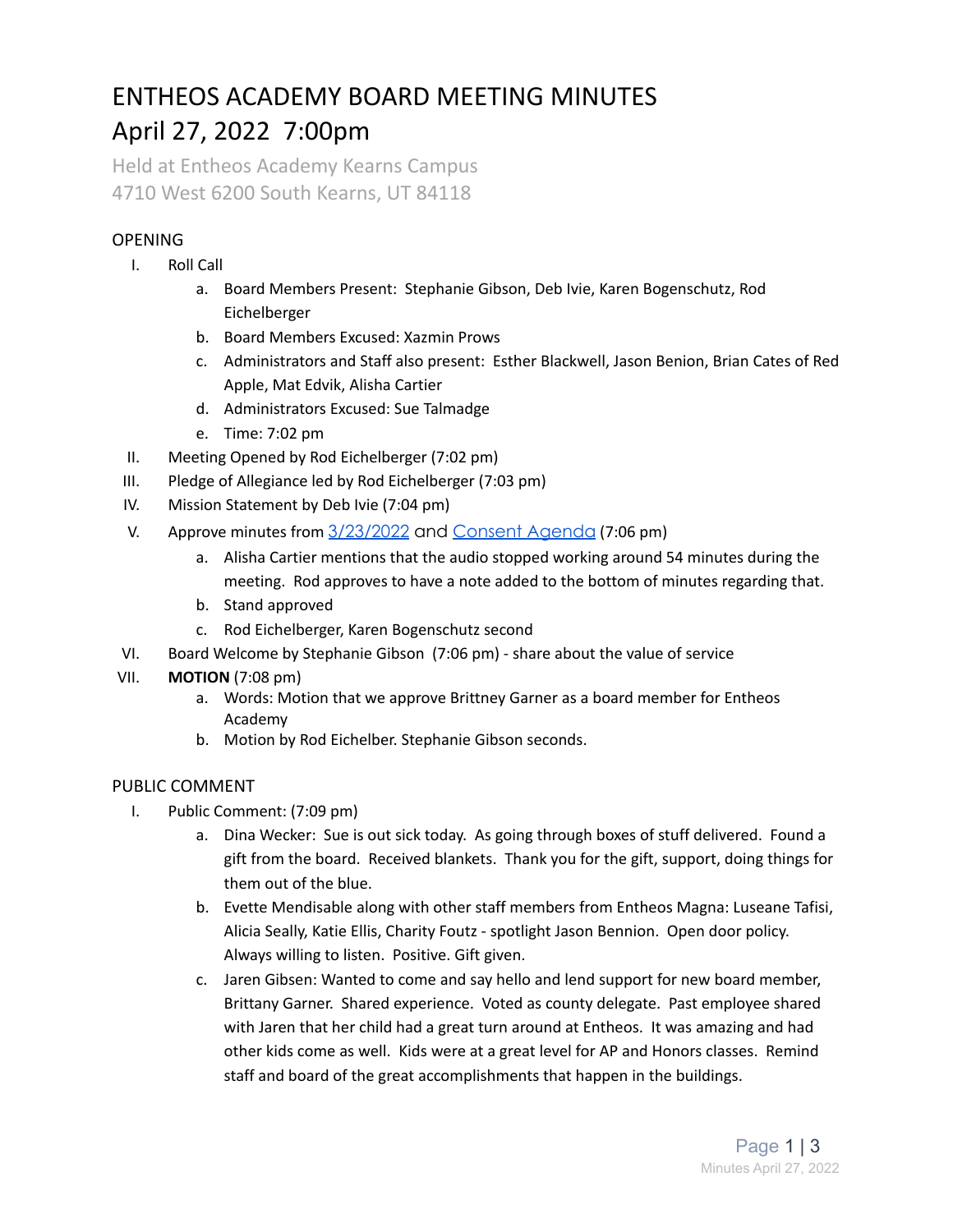#### INFORMATIONAL ITEMS

- I. Q&A on Director's Reports (7:18 pm)
	- a. Karen Bogenschutz asked about time for the 3rd grade celebration of learning. Dina Wecker clarified the time will be 4:30 - 5:15 pm, open house style.
	- b. Jason noted the date change for 5th grade celebration of learning to May 18th.
	- c. Rod Eichelberger mentioned enrollment looks good for both campuses. Esther Blackwell mentions that they are fully enrolled for next year. Have held kindergarten open houses at both campuses.
	- d. Esther Blackwell informed the board of change to wording regarding volunteer hours. Volunteer hours are considered a fee. All wording has been changed and the school is now in compliance.
	- e. Rod Eichelberger asked Jason Bennion about behavior initiatives at Magna campus. They are working with a behavior analyst and working on student engagement. Discussed steps taken by school to help with improved behavior.
- II. Staff Recognitions (7:30 pm)
	- a. Staff spotlights include MAGNA: Jennifer Teo, Zachary Johnstone, Shirron Peterson, Cari Stott, Megan Williams - SPED team at Magna. Mariana Arrellano - new district social worker. KEARNS: Joe Hall - middle school math and science, Spencer Nielson - 5th grade teacher, Cindy Gray - works with Misty in the front office
- III. Presentation by Melanie Louviere, Director of Service Learning (7:38 pm)
	- a. types of service at Entheos. Google slides presented. Celebration of Service date and time announced
- IV. Budget and Finance Report (7:50 pm)
	- a. Deb Ivie: Audit season starting up again
	- b. Brian Cates: looking at procurement law, journal entries, changes on coding.
	- c. Deb Ivie mentioned that SPED and the school lunch program broke even last month. Good cash balance on hand.
	- d. Brian Cates discusses extra funding the school will be seeing and has sent information to Esther Blackwell and Sue Talmadge so they understand how it can be spent.
	- e. Deb Ivie discussed summer school. Wrapping up sign ups. Target number is 150 for both campuses, roughly the same as last year.
- V. Mission of Entheos Grant Committee Report (7:57 pm)
	- a. Rod Eichelberger filled in for Xazmin Prows. Need to have more members on committee. Stephanie Gibson and Brittany Garner expressed interest in serving on the committee.

#### DISCUSSION ITEMS

- I. Board Development (7:59 pm)
	- a. We Are Crew chapter 2 discussion. Positive comments from board members, questions about how various items apply to school, what is being accomplished. Main focus on how teachers do service projects together and staff celebrations. Would like for those to be reported to the board and highlighted at schools.
- II. EL Committee updates (8:20 pm)
	- a. Discussion surrounding teacher training and off campus professional development. Esther Blackwell mentioned that off campus training has massive value and impact on skills, passion, and enthusiasm. Rod Eichelberger asked if the committee would be ready to have a more in depth discussion at board retreat? Deb Ivie responded that some